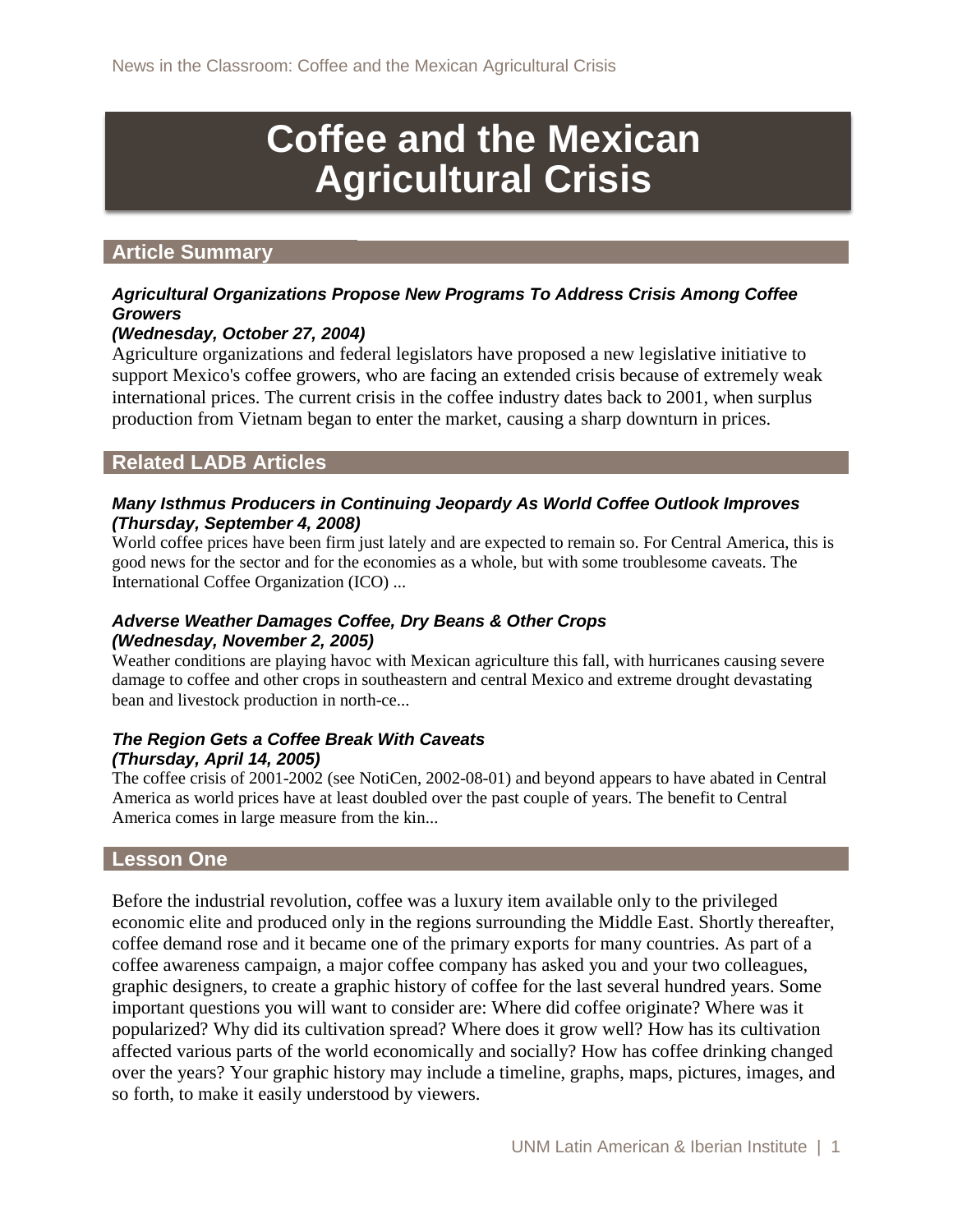## **Lesson One Content Links**

## *"Wikipedia: History of Coffee"*

http://en.wikipedia.org/wiki/History\_of\_coffee

*"Timeline of Coffee"* http://www.koffeekorner.com/koffeehistory.htm

*"Coffee History, Cultivation, Botanical Notes"* http://sovrana.com/libstory.htm

*"About Coffee: Fundamentals"* http://www.lucidcafe.com/fundamentals.html

*"National Geographic: Major Coffee Producers"*  http://www.nationalgeographic.com/coffee/map.html

## *"Natural Resource Defense Council: Coffee, Conservation and Commerce in the Western Hemisphere"*

http://www.nrdc.org/health/farming/ccc/chap2.asp

#### **Lesson Two**

Subsidies paid by governments to growers of agricultural goods, such as money paid by the Mexican government to Mexican coffee growers, are a common way of helping growers deal with low prices for their crops. You have recently been hired as the Deputy Assistant Secretary of Agriculture for the United States. You have been asked to prepare a chart that outlines the agricultural subsidies that are available in the US and to present it to the department. Does the US even give agricultural subsidies? On what crops? How much do they pay? Have they gone up or down in recent years? Also: Are they important to keep or should the US stop paying them? Find out as much as you can and put the information into an easily read chart(s) for the presentation.

#### **Lesson Two Content Links**

*"Washington Times: Agricultural subsidies targeted"*  http://www.washtimes.com/business/20031207-114046-8545r.htm

*"Wikipedia: Agricultural Subsidy"* http://en.wikipedia.org/wiki/Agricultural\_subsidy

*"Speak Out: Should the Government End Agricultural Subsidies for Peanuts and Sugars?"* http://speakout.com/activism/issue\_briefs/1150b-1.html

*"InfoPlease: U.S. Assistance Programs"*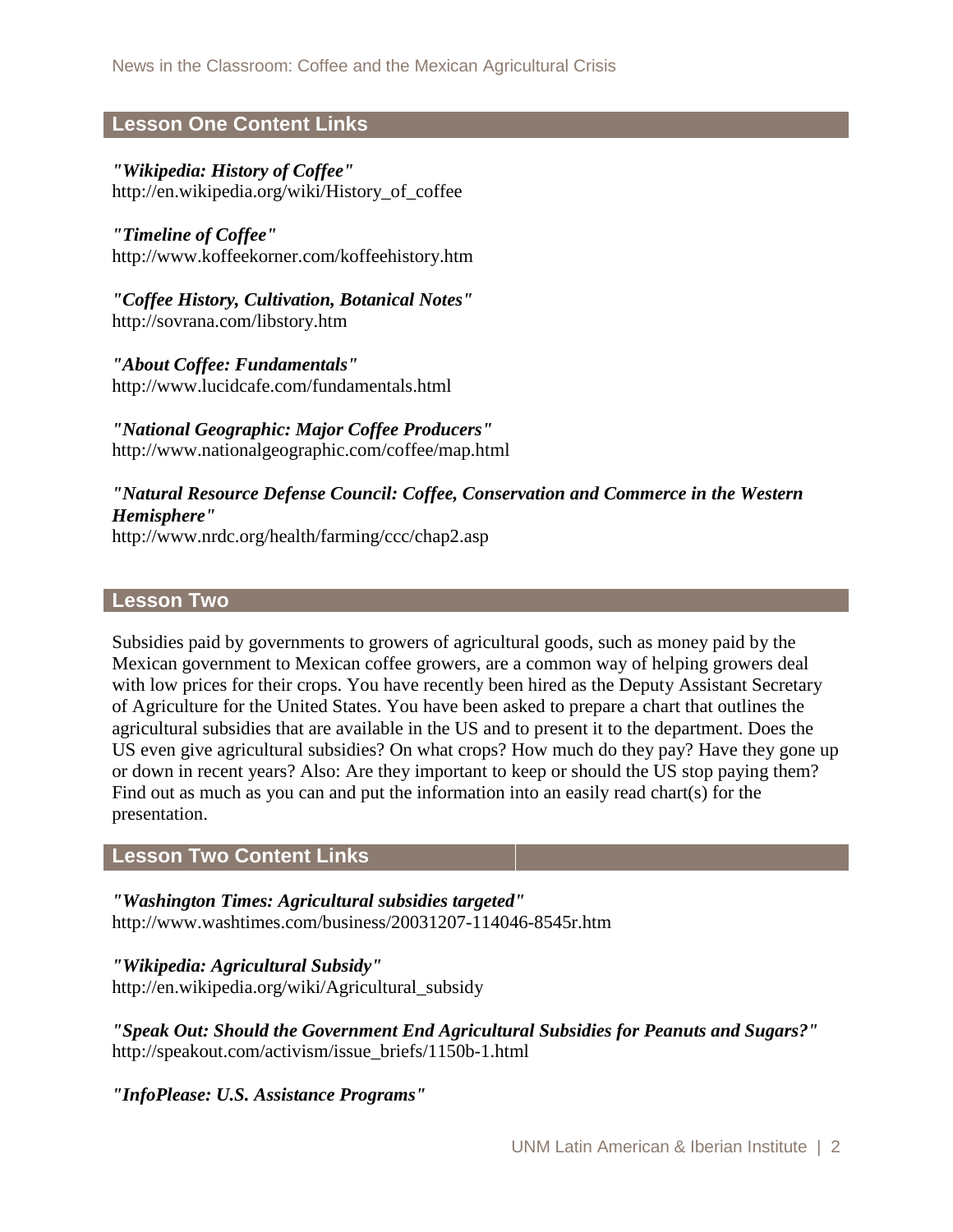http://www.infoplease.com/ce6/sci/A0856509.html

#### *"InfoPlease: Attempts at Ending Subsidies"* http://www.infoplease.com/ce6/sci/A0856510.html

*"PBS: Lesson Plan for Economics Classes"* 

http://www.pbs.org/newshour/extra/teachers/lessonplans/world/trade.html

## **Lesson Three**

You and your group are farmers from the Putumayo region of Colombia. In recent years, you have all turned to the cultivation of coca plants. You know that it is risky and illegal and that the coca will be processed into cocaine for export, probably to the United States. However, as a farmer, you can make much more money growing coca than you can raising other crops, making a better life for your family. With your group, discuss what the government can do to convince you to change from growing to other crops. Compose a letter to President Uribe telling him who you are, what you do, and how his administration could help you make a successful transition to the cultivation of legal crops.

## **Lesson Three Content Links**

#### *"BBC: Peru's Coca Farmers Stage Protest"*

http://news.bbc.co.uk/2/hi/business/2965423.stm

## *"National Geographic: An illegal cash crop sustains local farmers and a 40 year old guerilla movement in Southern Columbia"*

http://magma.nationalgeographic.com/ngm/0407/feature2/index.html

*"Food and Agriculture Organization: Offering Bolivian coca growers legal alternatives"* http://www.fao.org/newsroom/en/field/2004/35907/

*"University of Northern Iowa: Eradication of illicit crops and alternative development "* http://www.uni.edu/ihsmun/resources/GUIDES/Eradication.htm

*"United Nations Information Service: Sustainable elimination of illicit crops, promotion of alternative crops stressed as third committee debates drug prevention strategies"*  http://www.unis.unvienna.org/unis/pressrels/2000/shc298.html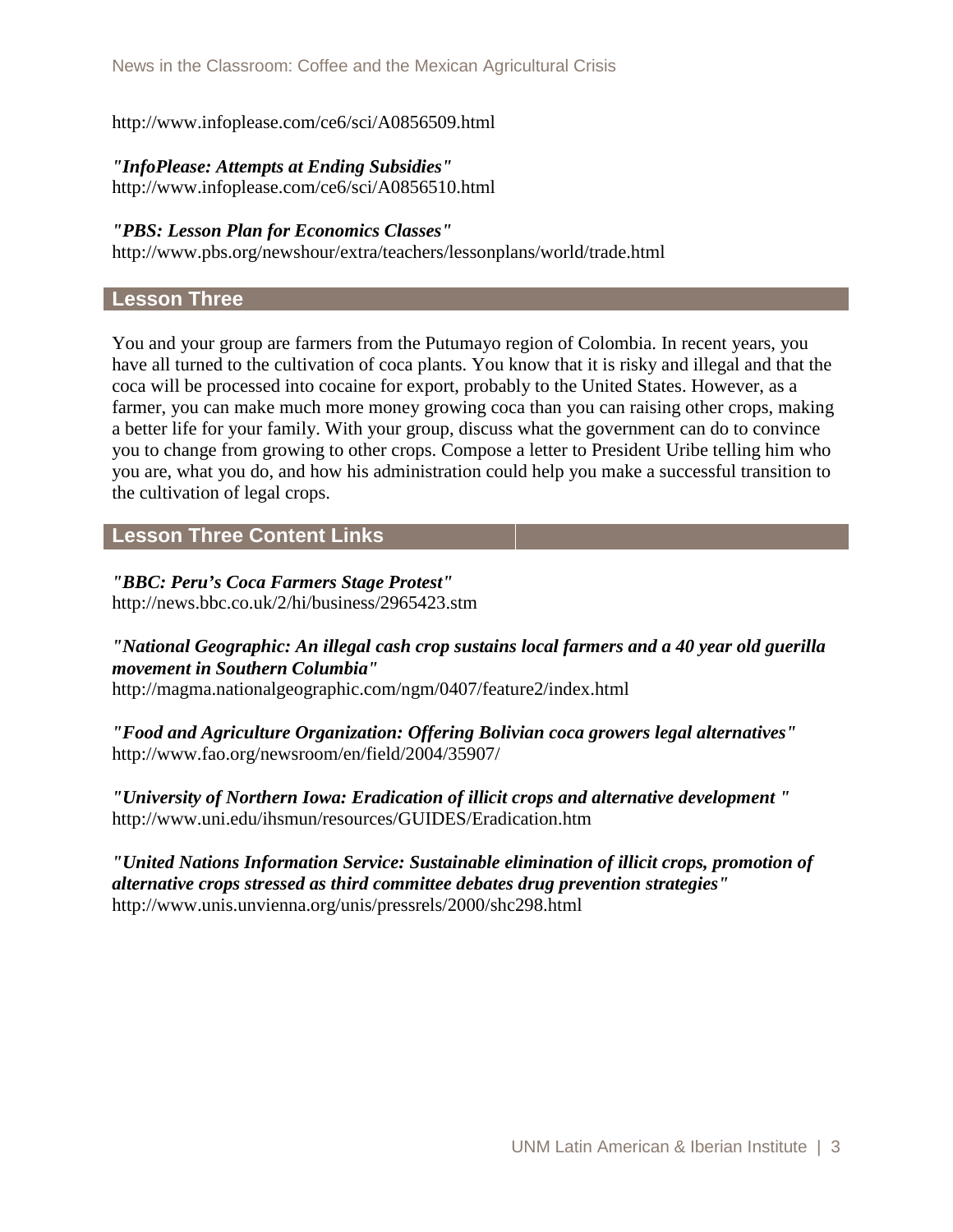## **Agriculture Organizations Propose New Programs To Address Crisis Among Coffee Growers**

ISSN: 1054-8890 LADB Article ID: 052252 Category/Department: General Date: Wednesday, October 27, 2004 By: Carlos Navarro

Agriculture organizations and federal legislators have proposed a new legislative initiative to support Mexico's coffee growers, who are facing an extended crisis because of extremely weak international prices. The current crisis in the coffee industry dates back to 2001, when surplus production from Vietnam began to enter the market, causing a sharp downturn in prices (see SourceMex, 2001-07-25 and 2001-10-03).

The market has inched higher at times during the last three years, but prices have remained well below the levels needed for growers to even recover their cost of production. Until recently, during the past three years, prices for green coffee beans have failed to even approach the threshold of US\$85 per 100 pounds, said Fernando Celis Calleja, director of the Coordinadora Nacional de Organizaciones Cafetaleras (CNOC). The initiative would create the Ley de la Cafeticultura to either supplement or replace the federal government's current price-support plan, which critics say has only helped a small portion of growers. The program would offer direct supports and loans to growers who have been unable to obtain financing.

The existing price-support plan was introduced by President Vicente Fox's administration in 2001 with the main goal of bridging the gap between the cost of production and global prices (see SourceMex, 2001- 12-19). In a report published in mid-October, the Secretaria de Agricultura, Ganaderia, Desarrollo Rural, Pesca y Alimentacion (SAGARPA) said the government had distributed 4 billion pesos (US\$347 million) to 400,000 coffee producers in 12 states during the three-year life of the program. The funds have served not only to support prices but also to improve the quality of coffee and to assist growers with marketing and promotion activities. Existing program called inadequate The SAGARPA report runs contrary to the assessments of some grower organizations like the Confederacion Nacional Campesina (CNC), which contend that government supports failed to reach almost half the coffee growers in Mexico during the past three years. The CNC said the government's program is overly bureaucratic, depriving many growers of supports because they lack the appropriate paperwork required by the Consejo Mexicano del Cafe (CMC) during the marketing period. Eleuterio Gonzalez, director of the Union Nacional de Productores del Cafe (UNPC), a CNC affiliate, said a survey by his organization indicates that only about 271,000 of the 477,000 coffee growers registered with the government actually received direct SAGARPA supports, which are disbursed through the CMC.

"The coffee growers who live in the sierras and more remote regions are the ones who least benefit from the government programs," said Gonzalez. Gonzalez said coffee growers are pushing for SAGARPA and the CMC to make the support programs more equitable. "All we ask is that the government create a policy that is more integrated and which will bring a greater sense of order to the market," said the UNPC leader. The depressed coffee market has greatly reduced the ranks of small-scale coffee growers, forcing many to abandon their life-long activity to pursue other lines of work. One study by federal legislators from Veracruz indicates that more than 12,000 coffee growers in the state have abandoned their plots to emigrate to the US. "This is a very worrisome trend," said Deputy Marcelo Herrera Herbert, a member of the center-left Partido de la Revolucion Democratica (PRD). In some regions of Veracruz, such as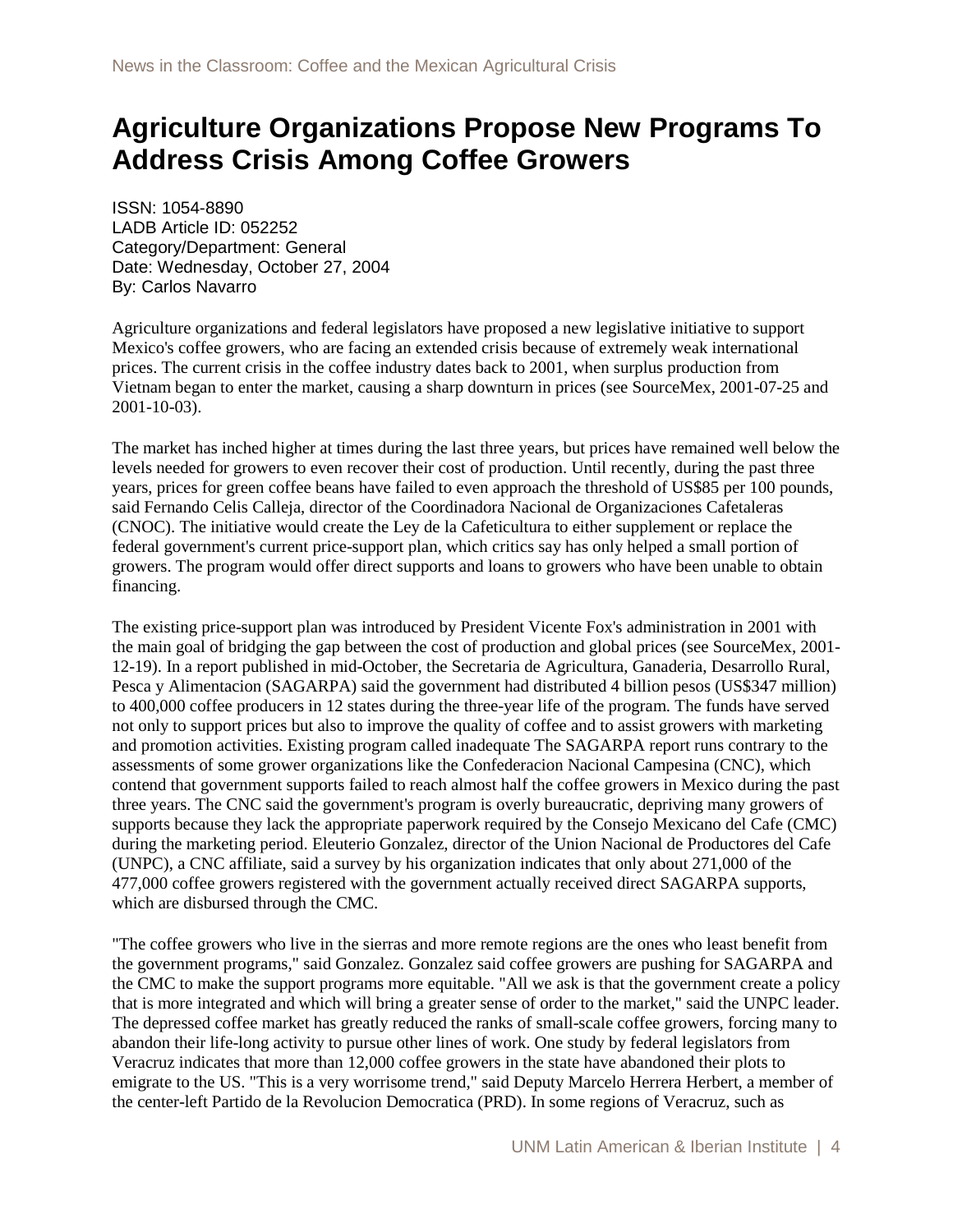Tlapacoyan, the exodus has left such a gap that coffee production has disappeared altogether, said the CNOC. CNOC president Celis said, however, that expatriates from coffee-growing regions are sending funds back to their communities, which in turn are helping sustain coffee production among small-scale growers. With most of the men gone from these communities, women and children are the ones now in charge of growing and picking the coffee beans, said Celis.

The CNOC has joined the UNPC and other organizations in criticizing what they see as the government's inadequate policies. Among other things, the CNOC has taken issue with the government's production forecast of 4.5 million 60-kg bags for 2004-2005. Celis said the forecast does not reflect the poor weather conditions that affected the coffee-growing regions during the flowering stage of the crop. The CNOC leader said the overly optimistic production forecast is another example of the government's misleading assessment about the Mexican coffee industry. "It is irresponsible for the government through SAGARPA and the CMC to conceal the crisis that is affecting our sector," said Celis. New program offers direct support, loans to growers The CNOC and the UNPC have teamed up with legislators from the special committee on coffee (Comision Especial del Cafe) in the Chamber of Deputies to draft the Ley de Cafeticultura. The proposal recognizes that the government has boosted funding for coffee producers, but this funding has been unable to increase the productivity and the quality of Mexican coffee beans and has failed to raise coffee growers and their families out of poverty. The legislation would create two entities: a special agency to tend to the needs of coffee producers and a Banco del Cafe, which would provide financing to producers at low interest rates.

UNPC director Gonzalez said the main benefit of the new law is to create a legal instrument that protects coffee producers. "If we do not change our way of being, we are condemned to disappear," Gonzalez said in a meeting with members of the Chamber of Deputies and the Senate. The proponents of the law have asked the Fox administration for its support. "Approval of this law would be a giant step to boost the coffee sector and in particular the small-scale and indigenous producers, who have suffered the most from the globalization trend in the past 15 years," CNC president Heladio Ramirez Lopez said in a meeting with CMC director Roberto Giesemann. Giesemann defended the existing program implemented by the Fox government three years ago, but also acknowledged the need to take other actions to boost the Mexican coffee industry. In particular, he noted that Mexico has failed to attain the high levels of productivity, which had reached as high as 6 million 60-kg. sacks 12 years ago.

In recent years, production has averaged only about 4 million sacks annually, with exports bringing about US\$250 million annually. In contrast, coffee-export revenues were reported at US\$450 million in 1990- 1991 (see SourceMex, 1991-06-05). Coffee exports in 2003-2004 are estimated at 2.42 million sacks, the lowest level in 25 years. Celis said this projected level of exports is a significant decline from levels even four years ago, when exports reached 5.3 million sacks. Deputy Jorge Baldemar Utrilla Robles, who chairs the special coffee committee in the lower house, blamed the decline in exports in part on the unwillingness of the government to promote Mexican coffee more aggressively. During the 1980s and into the 1990s, coffee exports were one of the principal sources of revenue for Mexico, said Utrilla, a member of the former governing Partido Revolucionario Institucional (PRI). Utrilla Robles said the new coffee law would promote domestic consumption, which could absorb a significant percentage of the Mexican-grown coffee beans. He said Brazilians consume 4.4 kg of coffee per capita, compared with only about 700 g per capita in Mexico. "If we could raise domestic consumption by about 1.5 kg per person each year, our total domestic sales of coffee beans would rise to about 3 million bags," said Utrilla.

Domestic consumption has increased slightly in recent years because of the arrival of specialty coffee shops like Starbucks, Coffee Station, and The Coffee Factory (see SourceMex, 2002-09-25). Growers criticize Nestle, others for buying policies Some organizations say the government and multinational companies can do more to help increase demand for Mexican coffee. One protest in mid-October targeted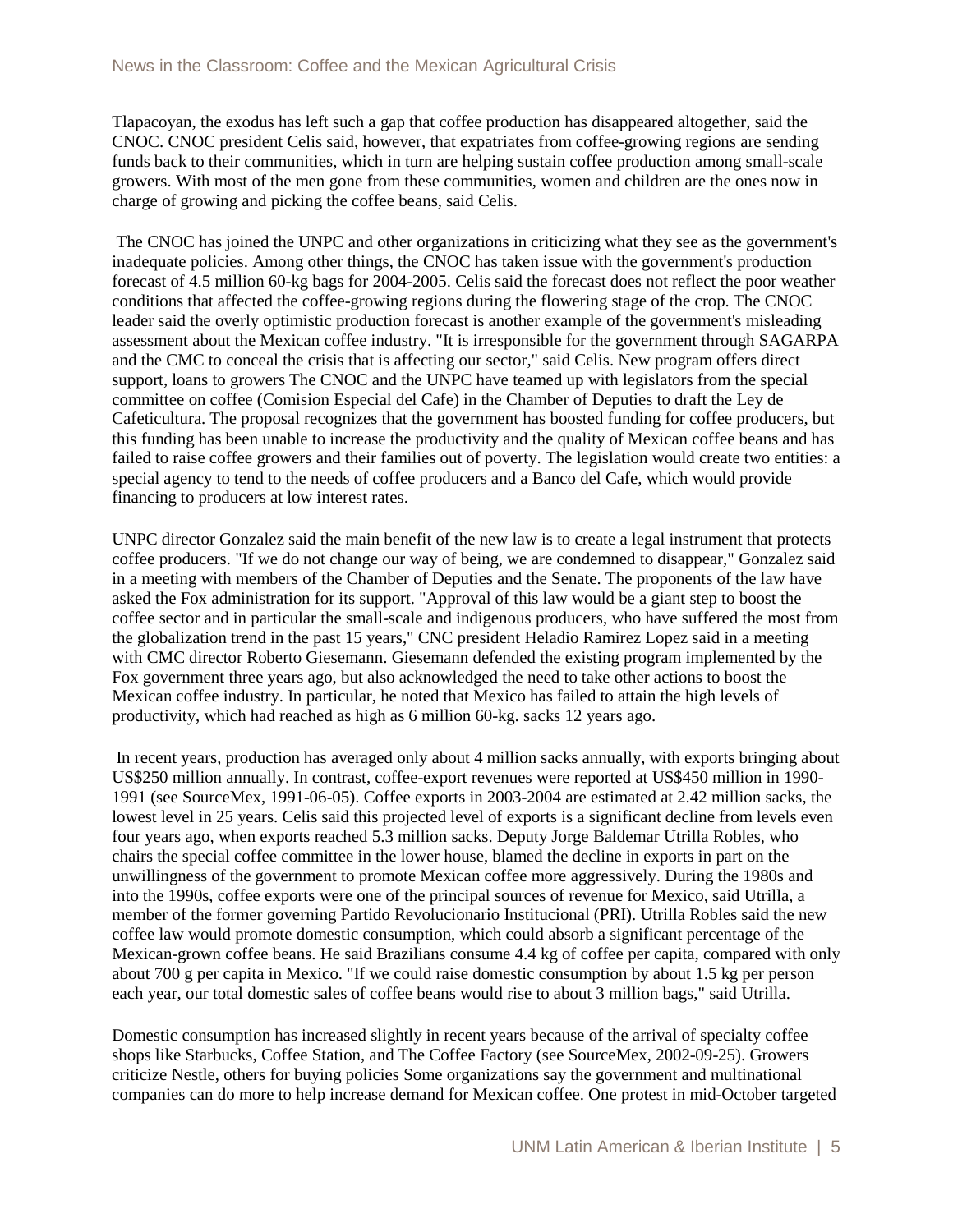Swiss-based multinational company Nestle for the low prices the company pays growers for its domestic purchases. The protest, held outside the Mexico City headquarters of Nestle, said the company imports lower-quality beans to use in its instant coffee to avoid paying growers in Mexico a fair price for their beans. "Nestle got preferential treatment under NAFTA, allowing it to exercise a near monopoly over instant coffee in Mexico," the protest organizers wrote in a leaflet.

Some small-scale growers and cooperatives in Mexico have been able to turn their fortunes around by catering to the growing demand for organic fair-trade coffee in the US and Europe. Many of these growers reside in impoverished states like Oaxaca, Guerrero, and Chiapas. Some communities in the region controlled by the Ejercito Zapatista de Liberacion Nacional (EZLN) use sales of organic coffee to earn income (see SourceMex, 2004-09-15). The trend toward organic coffee has also drawn some multinational companies like Starbucks and Coffee Company International. These companies have teamed with organizations like Conservation International (CI) to promote production and marketing of organic coffee. Some small-scale growers, however, have resisted the involvement of Starbucks in the organic-coffee movement and have refused to sell their beans to the multinational company. Sixto Cruz, a spokesman for the Triunfo Verde cooperative in Chiapas, accused Starbucks and others of engaging in "trade imperialism." Other nongovernmental organizations (NGOs) that have been involved in the organic fair-trade coffee movement agree with that assessment.

"If Starbucks and CI were really serious about creating a more sustainable industry, they would be talking about reinstating the global controls on coffee prices," said Ronnie Cummins, director of the Minnesotabased Organic Consumers Association (OCA), in an interview with United Press International. "Starbucks is also bypassing well-established international three-party certification standards for organic and fair-trade in favor of using their own version of the terms." [Note: Peso-dollar conversions in this article are based on the Interbank rate in effect on Oct. 27, reported at 11.51 pesos per US\$1.00]

(Sources: Agence France-Presse, 01/08/04; United Press International, 09/28/04; El Universal, 10/04/04; Associated Press, 10/11/04; Notimex, 05/16/04, 06/10/04, 10/12/04; The Herald-Mexico City, 10/12/04; Agencia de noticias Proceso, 06/07/04, 10/18/04; La Jornada, 05/12/04, 06/04/04, 10/04/04, 10/22/04)